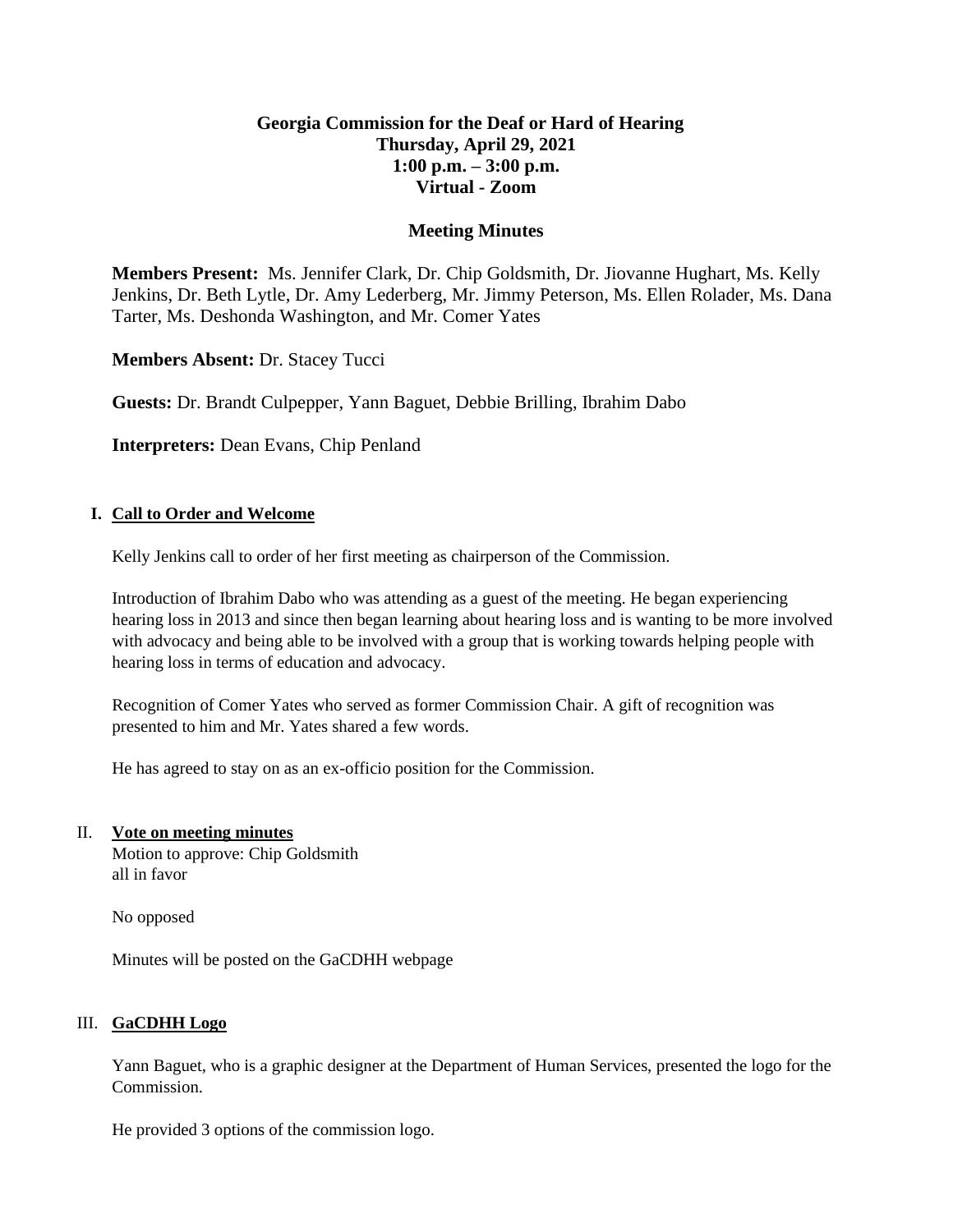1. Circle with gold dome

- 2. Circle with gold dome and blue ridge mtns
- 3. Tree logo

Mr. Baguet will send logos to Commissioner Jenkins to share with the rest of the Commission members.

Commissioner Jenkins will continue to receive feedback from other Commission members offline, will send to Mr. Baguet any changes to the logo, if needed, and will decide on a logo based on the feedback.

## **IV. Vlogs**

Commissioner Ellen Rolader presented on updates regarding accessibility for some of the public health information/services for the Deaf and Hard of Hearing community.

As a result of the Town Hall meetings in November 2020, many Deaf and Hard of Hearing persons are not able to access government or public information particularly concerning transportation, housing, and COVID-19.

For example, when they are trying to apply for SSI or Social Security, they would have a 20-page application that they would have to read and understand before they can sign anything.

So, one solution that participants agreed on was to have videos or Vlogs as well as closed captioning for any Georgia government related written documents/press releases/conferences that are in spoken or written in English.

Some of the topics that were discussed were: COVID-19, SS Applications, Driver's license protocols, obtaining food stamps, housing, transportation, Medicaid/Health Insurance.

A meeting was held with the North Carolina Council for the Deaf and Hard of Hearing (https://www.ncdhhs.gov/divisions/dsdhh)

In the meeting, it was learned that:

-A person was hired as media production manager to oversee all the vlogs created (Deaf with a

background in media production)

-Free You Tube account

-Software licenses to be able to get the CC on the videos

-Hire media technicians from Temporary Solutions

-Use Deaf signers of various ethnic backgrounds

-Use staff interpreters or hire outside interpreters to voice interpreter during the creation of the vlogs (Interpreters should match the ethnic backgrounds of the Deaf signers – Deaf male signers need male interpreters voicing, black Deaf signers need black interpreters voicing)

-Vlogs are posted on their commission website

-Vlog links are sent to various agencies to post on their website (They can't get credit for it and/or make any changes) and the link would send them directly to the Vlog site.

Commissioner Rolader then contacted Georgia Department of Human Services (DHS) about the ASL Vlogs regarding COVID-19 on their website.

-After communicating with GA DHS, the National Association for the Deaf (NAD) contacted CDC here in GA and requested that the CDC provide VLogs for the Deaf Community re: the pandemic on their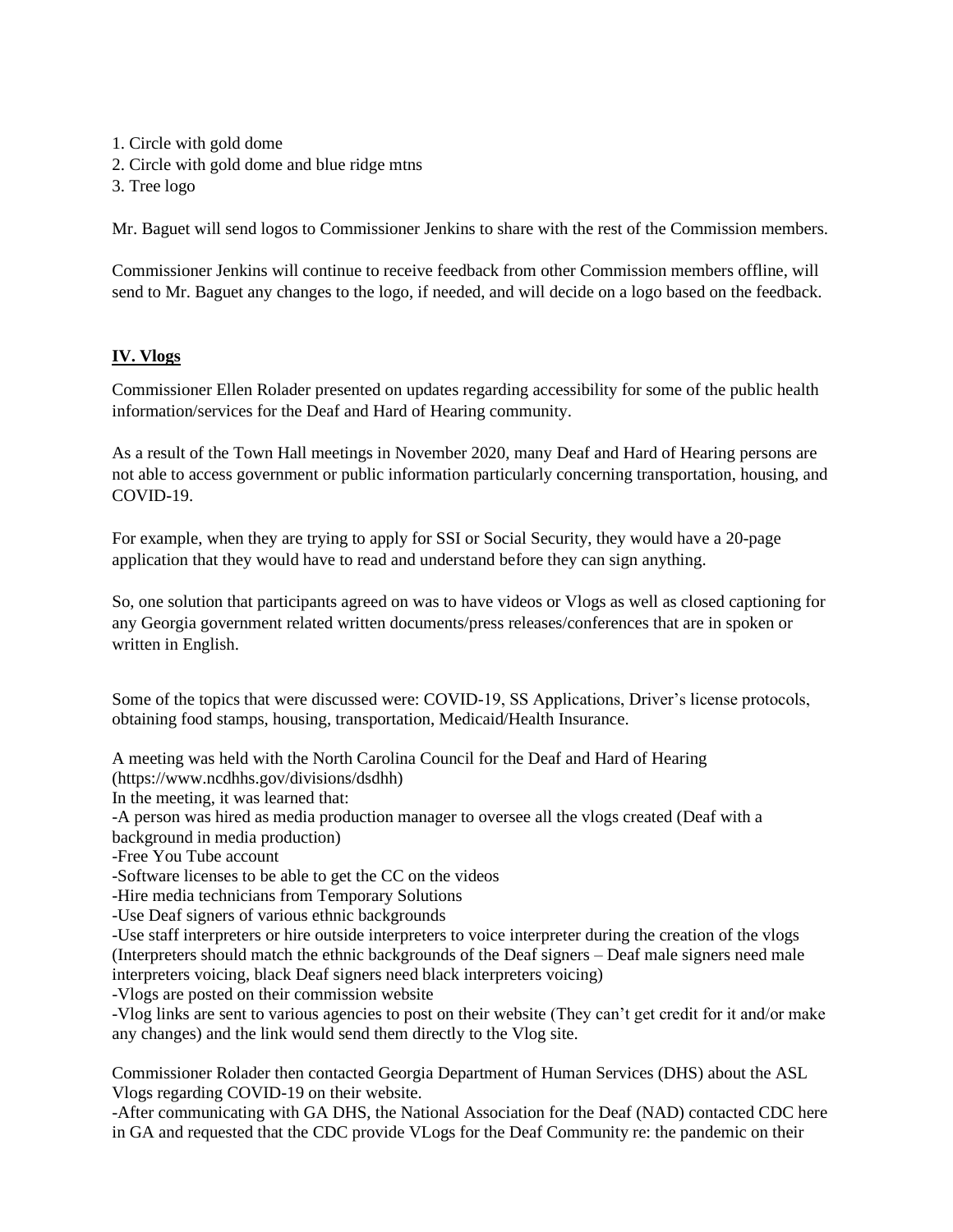website.

-Brandt Culpepper, Georgia's EHDI Coordinator, received a memo from Marcus Gaffney who works with the CDC and EHDI asking her to be sure these vlogs were placed on the DHS website. She sent this info to the DHS communications department and Eugene Rhee was the one that got them posted.

Commissioner Jimmy Peterson shared information that he obtained from a National Association of State Agencies for the Deaf and Hard of Hearing (NASADHH) participant from Virginia connecting him to Marc Mancher from Deloitte who helped set up the Virginia Commission for the Deaf of Hard of Hearing ASL Call Center. This call center is related to COVID-19 vaccinations and he will share the information he receives from this meeting with Mr. Mancher.

There are also many blogs that had been made by the Communication Services for the Deaf (CSD) that share lots of information.

But just as the DHS has a communications department, each one of these agencies has a communications department and they should include various things so that we not only have spoken language but sign language, braille, large print. It needs to be accessible to all.

Eugene Rhee shared about budgeting for Vlogs as it may be supported by the DHS budget for the Commission however, the Commission will need to provide detailed, concrete information in terms of how the Vlogs are going to be done, i.e. how many, topics, where they will be housed, production. Once these details are confirmed, this will be presented to the DHS leadership requesting that Vlogs be added to the annual budget (at least for interpreter costs). Production costs may not be part of the budget and if so, the Commission will need to find ways to cover the production costs.

If there are any questions regarding this or if anyone would like to be involved they should contact either Commissioner Rolader or Commissioner Peterson.

#### **V. Cobb Co Policy Dept / traffic stop protocol**

Commissioner Jennifer Clark reported on an update regarding traffic stop protocol for Deaf persons.

As a result of the November Town Hall meeting regarding transportation, it was brought up about what it looks like for a traffic stop by a police officer for a Deaf or Hard of Hearing person.

Commissioner Clark spoke with a Cobb County police officer and asked for guidance or assistance on who to speak with about this issue. It turns out that the police officer's son has moderate hearing loss so the police officer was willing to share information she knew.

Regarding driver's licenses, there is nothing on the driver's license that can indicate a person with hearing loss according to the Department of Driver Services (DDS); only for vision. Commissioner Clark will research further concerning this.

Regarding the license plate of a car, the officer said that will not work because there will be no way to determine who is driving the car.

One suggestion from the officer is having a card you can give to the police officer indicating the hearing loss.

Commissioner Clark is wanting to create a bridge between the police department and the Deaf and Hard of Hearing community and making sure that DHH persons needs are met.

The officer said that there is a Manual for the Cobb County Police Department so Commissioner Clark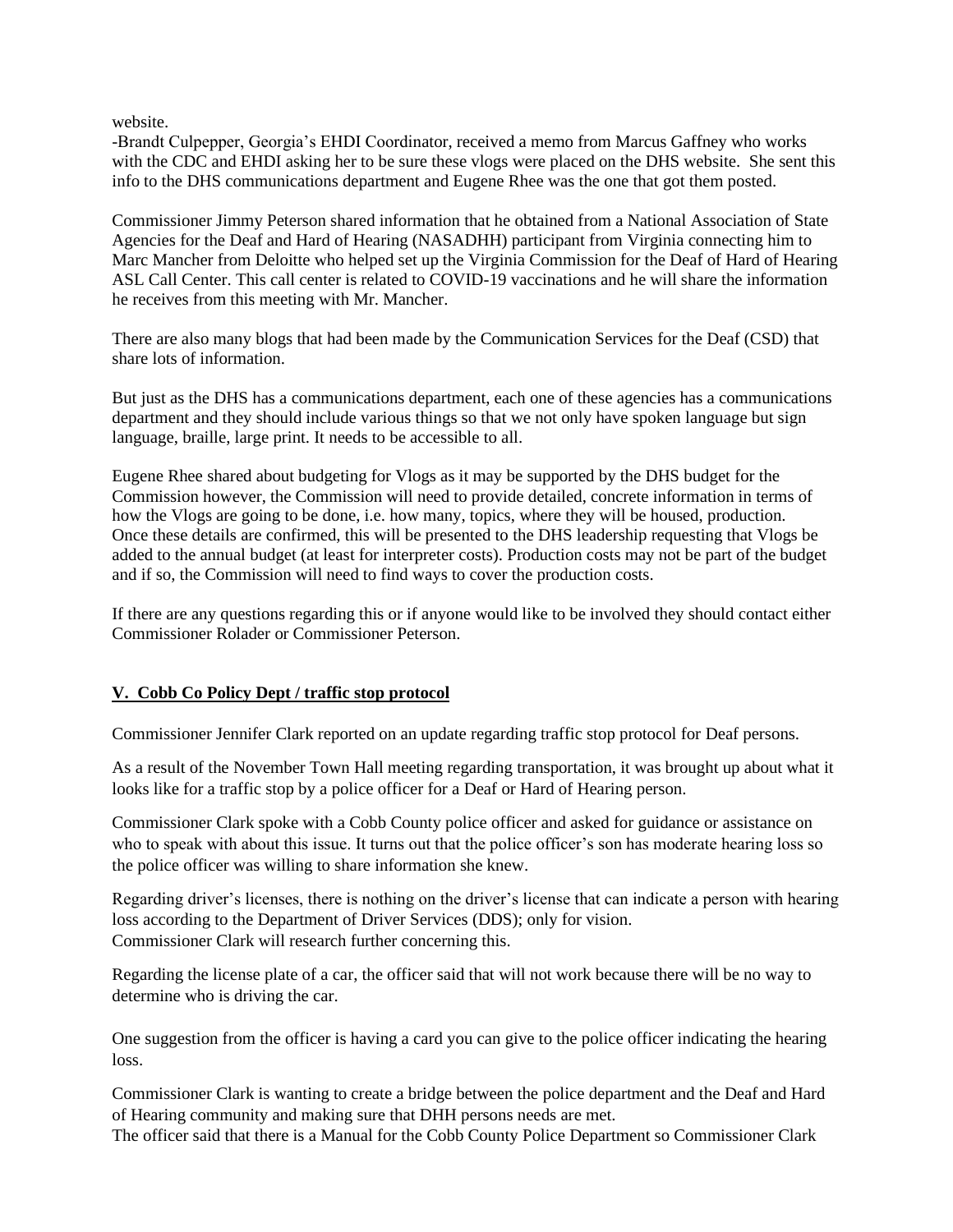will obtain the manual and see what the manual says and find out if there is step by step information and how it can apply to the DHH community.

Commissioner Clark suggested possibly inviting a police officer to the Commission meeting to discuss procedures to help the DHH community.

Commissioner Jimmy Peterson suggested that possibly inviting someone from DDS who makes decisions and ask them about the license. Commissioner Peterson used to live in Alabama and on his driver's license, it identified him as a person with hearing loss.

Commissioner Ellen Rolader commented that it would be a good discussion to have regarding identification of a DHH person in case of an emergency especially in regards to first responders.

For the driver's license, maybe it could be something voluntary, like organ donation, for those that want to indicate DHH?

Ms. Debbie Brilling commented about putting this information on the driver's license and that some people may be reluctant unless they know that they will not be responsible should they be in an accident whether if they were at fault or not. It would be the same as some people not indicating that they wear glasses for fear of being possibly responsible if driving without glasses. Want to make sure that there is not liability or backlash for disclosing this information.

Commissioner Rolader will provide information regarding first responders to Commissioner Clark.

#### **VII. Workgroup Stakeholder group chair assignments**

Commissioner Kelly Jenkins is looking to formalize the work of the Commission and is looking to possibly raise funds and to create a committee structure that will enable everyone to participate as well as engaging stakeholders.

Commissioner Jenkins shared a Powerpoint presentation regarding Committee Appointments and Term Limits

#### **Commission Commitments:**

Commission members should adhere to the following commitments upon appointment:

-Minimum attendance of 3 out of the 4 quarterly Commission Meetings (either remote or in person – extenuating circumstances apply)

-Commissioners should be a member of 1 (preferably 2) of the Committees as defined by our DHH Human Rights Strategy

Commissioners can be in as many committees as desired.

#### **Committee Roles and Responsibilities:**

Committees should appoint a chair and meet a minimum of 7 times each calendar year between the quarterly meetings per the following schedule:

-July 29,2021 – Quarterly Meeting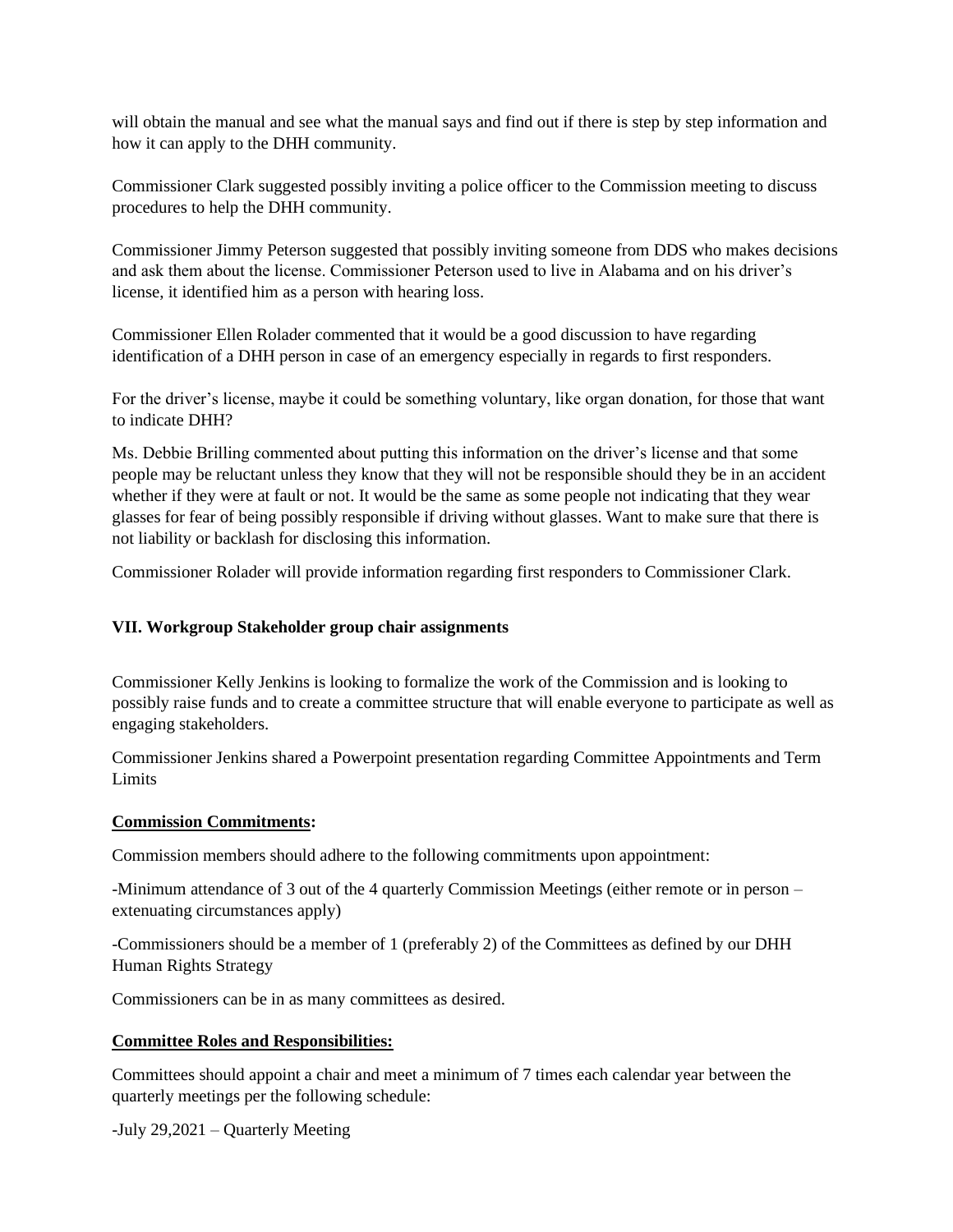-2 committee meetings (August, September)

-October 14, 2021 – Quarterly Meeting

-1 committee meeting (November or December)

-January TBD – Quarterly Meeting

-2 committee meetings (February, March)

-April TBD – Quarterly Meeting

-2 committee meetings (May, June)

-Committees can decide exactly when the meetings will take place. However, if an interpreter is needed for these meetings, it will need to be requested.

-Committee will identify 2-3 initiatives which align with the DHH Human Rights Strategy (possible initiatives identified in the Townhall summary document)

-Committee shall engage Stakeholders to participate and individuals within the community as appropriate. Since the Commissioners have term limits and will not be in a committee or in the Commission for the long term, it will be important to engage the community so that future Commissioners can be identified. As a reminder, all meetings are open to the public and need as many people as possible helping to reach the goals of the Commission.

-Chair will give 10-15 minute report at each Commission meeting



The purpose of this strategy is to remind and to communicate the vision of the Commission. The desire is to create a dashboard of sorts that synthesizes the work of the Commission, to identify points and places where escalation is needed and to be able to effectively report to the Governor and to the General Assembly.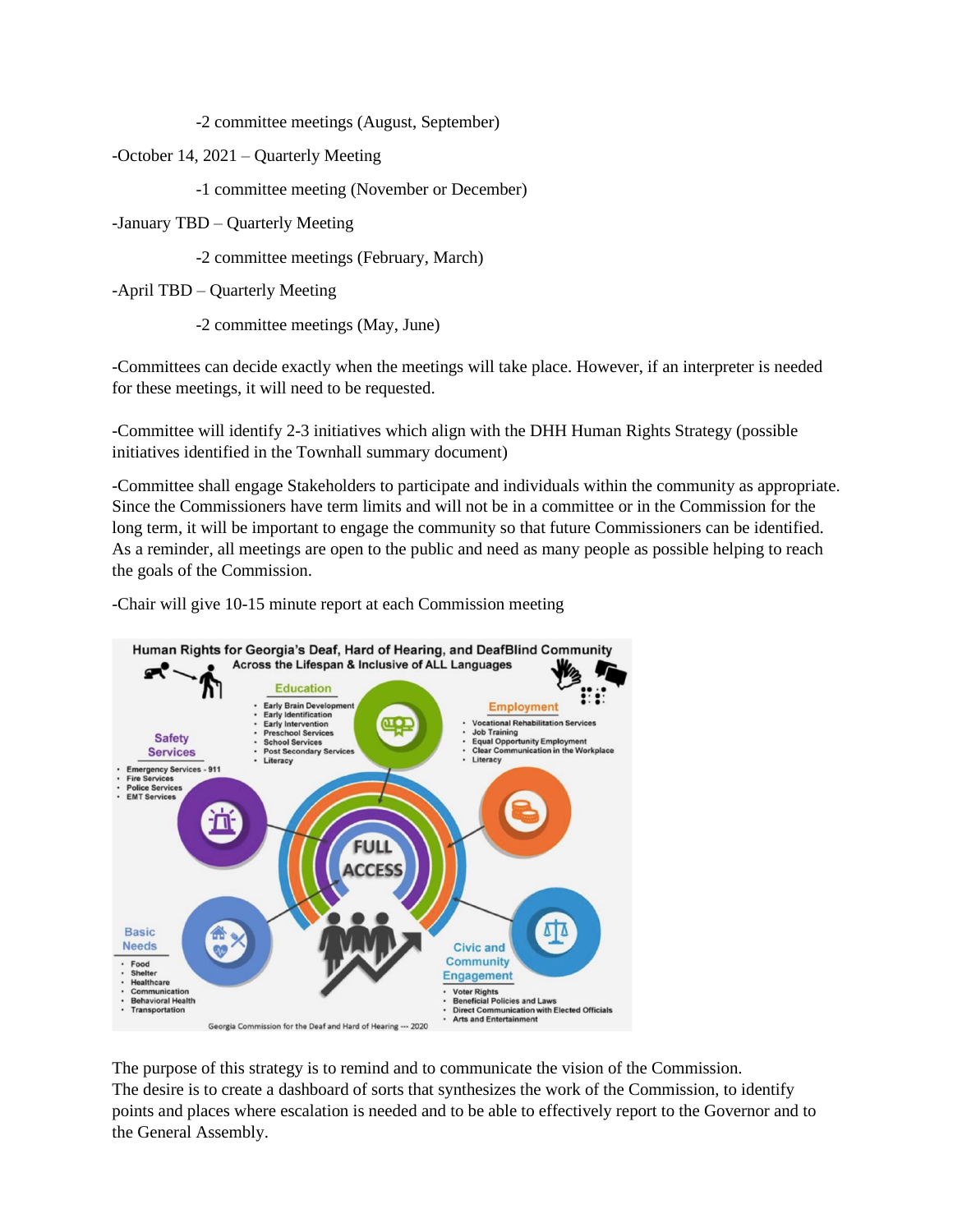### **Three Committees to Choose From:**

Basic Needs / Safety Services

\*Ellen Rolader, Jimmy Peterson

Education

\*Deshonda Washington, Jennifer Clark, Amy Lederberg, Ellen Rolader, Beth Lytle

Employment/Civic and Community Engagement

• Jimmy Peterson, Dana Tarter

At Large

\*Kelly Jenkins, Stacey Tucci, Comer Yates, Eugene Rhee

Commissioner Jenkins' focus will be on trying to build relationships with elected officials within the legislature to assist with the causes of the Commission.

#### **Committee Appointments:**

-Commission members should indicate the committees they are interested in participating in by May 6th

-After this date appointments will be made

Request was made to Commissioners to respond by May 6, 2021 to indicate which committee each Commissioner is to participate in.

## **VIII. GCDHH Terms limits**

#### **Term Limits:**

-Several individuals are coming up on term limits

-If you have documentation please send email with your initial date of appointment

-Members of the community have expressed an interest in applying for Commission appointments

-You will be contacted within the week with regards to your respective term limits and your desire to continue on the Commission with regards to term limits and going forward Commitment expectations

Commissioner Clark, on a side note, mentioned the voice tech industry, which is a new industry, and keeping an eye on this type of technology as it impacts the DHH community and the ASL user.

In terms of legislation regarding the term limits of each Commissioner: each Commissioner shall serve a three-year term and no member shall serve more than two consecutive terms.